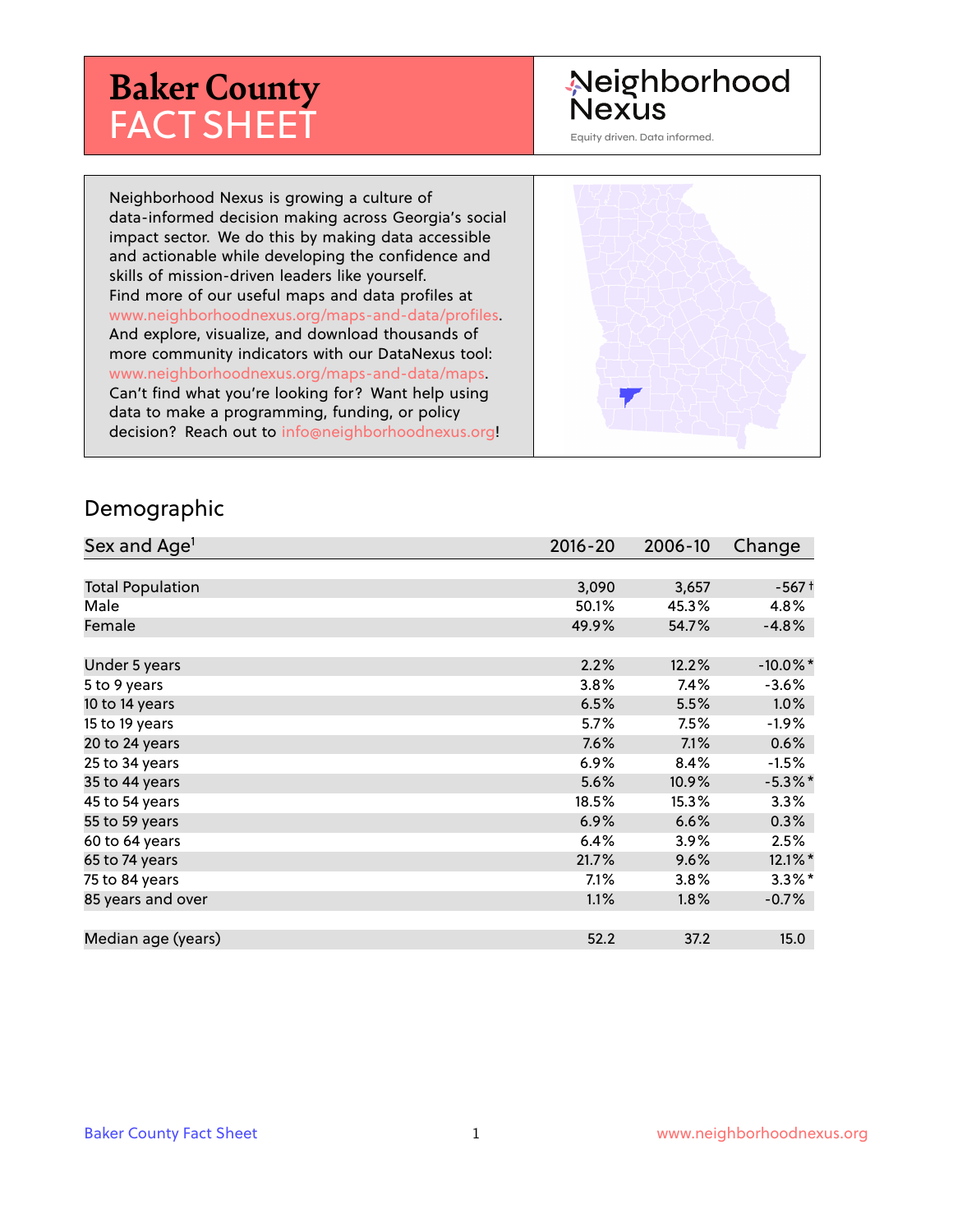# Demographic, continued...

| Race <sup>2</sup>                                            | $2016 - 20$ | 2006-10     | Change             |
|--------------------------------------------------------------|-------------|-------------|--------------------|
| <b>Total population</b>                                      | 3,090       | 3,657       | $-567+$            |
| One race                                                     | 99.0%       | 100.0%      | $-1.0%$            |
| White                                                        | 54.4%       | 40.3%       | 14.2%              |
| <b>Black or African American</b>                             | 38.2%       | 59.1%       | $-20.9%$ *         |
| American Indian and Alaska Native                            | 0.1%        | 0.6%        | $-0.5%$            |
| Asian                                                        | 5.7%        | 0.0%        | $5.7\%$ *          |
| Native Hawaiian and Other Pacific Islander                   | 0.6%        | 0.0%        | 0.6%               |
| Some other race                                              | 0.0%        | 0.0%        | 0.0%               |
| Two or more races                                            | 1.0%        | 0.0%        | 1.0%               |
| Race alone or in combination with other race(s) <sup>3</sup> | $2016 - 20$ | 2006-10     | Change             |
| Total population                                             | 3,090       | 3,657       | $-567+$            |
| White                                                        | 55.5%       | 40.3%       | 15.2%*             |
| <b>Black or African American</b>                             | 38.2%       | 59.1%       | $-20.9%$ *         |
| American Indian and Alaska Native                            | 0.1%        | 0.6%        | $-0.5%$            |
| Asian                                                        | 5.7%        | 0.0%        | $5.7\%$ *          |
| Native Hawaiian and Other Pacific Islander                   | 1.6%        | 0.0%        | 1.6%               |
| Some other race                                              | 0.0%        | 0.0%        | 0.0%               |
| Hispanic or Latino and Race <sup>4</sup>                     | $2016 - 20$ | 2006-10     | Change             |
| Total population                                             | 3,090       | 3,657       | $-567+$            |
| Hispanic or Latino (of any race)                             | 4.6%        | 0.0%        | 4.6%               |
| Not Hispanic or Latino                                       | 95.4%       | 100.0%      | $-4.6%$            |
| White alone                                                  | 50.1%       | 40.3%       | 9.9%               |
| Black or African American alone                              | 38.0%       | 59.1%       | $-21.2%$           |
| American Indian and Alaska Native alone                      | 0.1%        | 0.6%        | $-0.5%$            |
| Asian alone                                                  | 5.7%        | 0.0%        | $5.7\%$ *          |
| Native Hawaiian and Other Pacific Islander alone             | 0.6%        | 0.0%        | 0.6%               |
| Some other race alone                                        | 0.0%        | 0.0%        | 0.0%               |
| Two or more races                                            | 1.0%        | 0.0%        | 1.0%               |
| U.S. Citizenship Status <sup>5</sup>                         | $2016 - 20$ | 2006-10     | Change             |
| Foreign-born population                                      | 140         | $\mathbf 0$ | 140                |
| Naturalized U.S. citizen                                     | 44.3%       | (X)         | $(X)$ <sup>+</sup> |
| Not a U.S. citizen                                           | 55.7%       | (X)         | $(X)$ <sup>+</sup> |
| Citizen, Voting Age Population <sup>6</sup>                  | $2016 - 20$ | 2006-10     | Change             |
| Citizen, 18 and over population                              | 2,487       | 2,560       | $-73$              |
| Male                                                         | 49.1%       | 46.5%       | 2.6%               |
| Female                                                       | 50.9%       | 53.5%       | $-2.6%$            |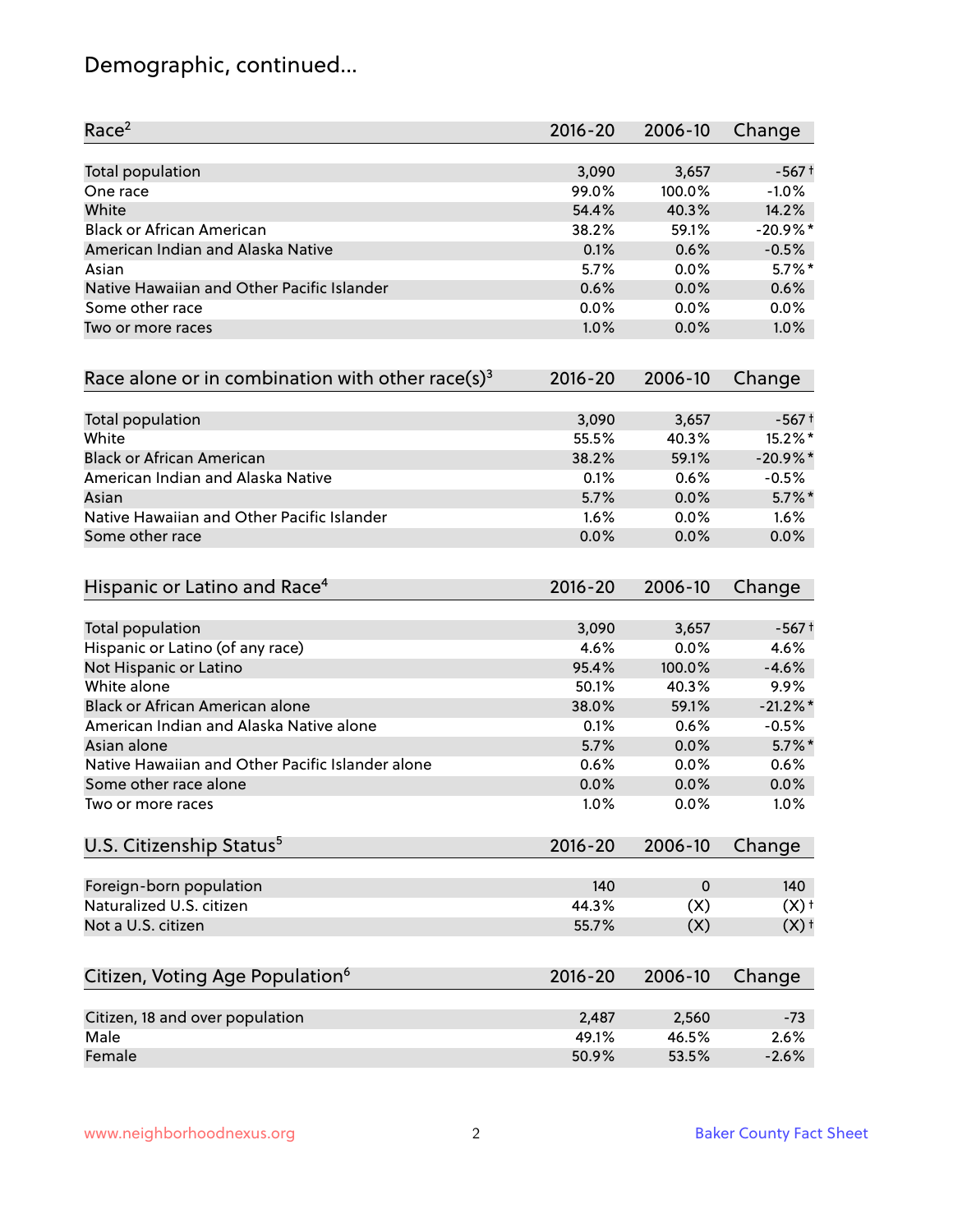#### Economic

| Income <sup>7</sup>                                 | $2016 - 20$ | 2006-10 | Change             |
|-----------------------------------------------------|-------------|---------|--------------------|
|                                                     |             |         |                    |
| All households                                      | 1,448       | 1,342   | 106                |
| Less than \$10,000                                  | 18.0%       | 20.3%   | $-2.4%$            |
| \$10,000 to \$14,999                                | 3.6%        | 9.3%    | $-5.7%$            |
| \$15,000 to \$24,999                                | 15.7%       | 15.5%   | 0.2%               |
| \$25,000 to \$34,999                                | 13.9%       | 13.6%   | 0.2%               |
| \$35,000 to \$49,999                                | 10.8%       | 14.3%   | $-3.5%$            |
| \$50,000 to \$74,999                                | 17.1%       | 11.3%   | 5.7%               |
| \$75,000 to \$99,999                                | 2.5%        | 7.8%    | $-5.3%$            |
| \$100,000 to \$149,999                              | 10.1%       | 5.6%    | 4.5%               |
| \$150,000 to \$199,999                              | 7.9%        | 0.3%    | $7.6\%$ *          |
| \$200,000 or more                                   | 0.5%        | 1.9%    | $-1.4%$            |
| Median household income (dollars)                   | 34,034      | 27,462  | 6,572              |
| Mean household income (dollars)                     | 53,841      | 41,802  | 12,038*            |
| With earnings                                       | 58.9%       | 65.1%   | $-6.1%$            |
| Mean earnings (dollars)                             | 61,117      | 48,409  | 12,707             |
| <b>With Social Security</b>                         | 47.0%       | 40.1%   | 6.9%               |
| Mean Social Security income (dollars)               | 19,565      | 13,427  | $6,138*$           |
| With retirement income                              | 23.5%       | 19.5%   | 4.0%               |
| Mean retirement income (dollars)                    | 24,341      | 18,142  | 6,199              |
| With Supplemental Security Income                   | 7.5%        | 6.6%    | 0.9%               |
| Mean Supplemental Security Income (dollars)         | 13,570      | 6,242   | 7,328*             |
| With cash public assistance income                  | 0.3%        | 0.4%    | $-0.1%$            |
| Mean cash public assistance income (dollars)        | (X)         | 220     | $(X)$ <sup>+</sup> |
| With Food Stamp/SNAP benefits in the past 12 months | 13.1%       | 20.9%   | $-7.8%$            |
|                                                     |             |         |                    |
| Families                                            | 852         | 925     | $-73$              |
| Less than \$10,000                                  | 8.2%        | 15.0%   | $-6.8%$            |
| \$10,000 to \$14,999                                | 2.5%        | 5.0%    | $-2.5%$            |
| \$15,000 to \$24,999                                | 14.7%       | 9.3%    | 5.4%               |
| \$25,000 to \$34,999                                | 12.9%       | 15.6%   | $-2.7%$            |
| \$35,000 to \$49,999                                | 12.1%       | 18.3%   | $-6.2%$            |
| \$50,000 to \$74,999                                | 16.1%       | 16.4%   | $-0.4%$            |
| \$75,000 to \$99,999                                | 2.9%        | 10.7%   | $-7.8%$            |
| \$100,000 to \$149,999                              | 16.3%       | 6.6%    | $9.7\%$ *          |
| \$150,000 to \$199,999                              | 13.5%       | 0.4%    | 13.1%*             |
| \$200,000 or more                                   | 0.8%        | 2.7%    | $-1.9%$            |
| Median family income (dollars)                      | 46,429      | 42,585  | 3,844              |
| Mean family income (dollars)                        | 71,624      | 51,542  | 20,081*            |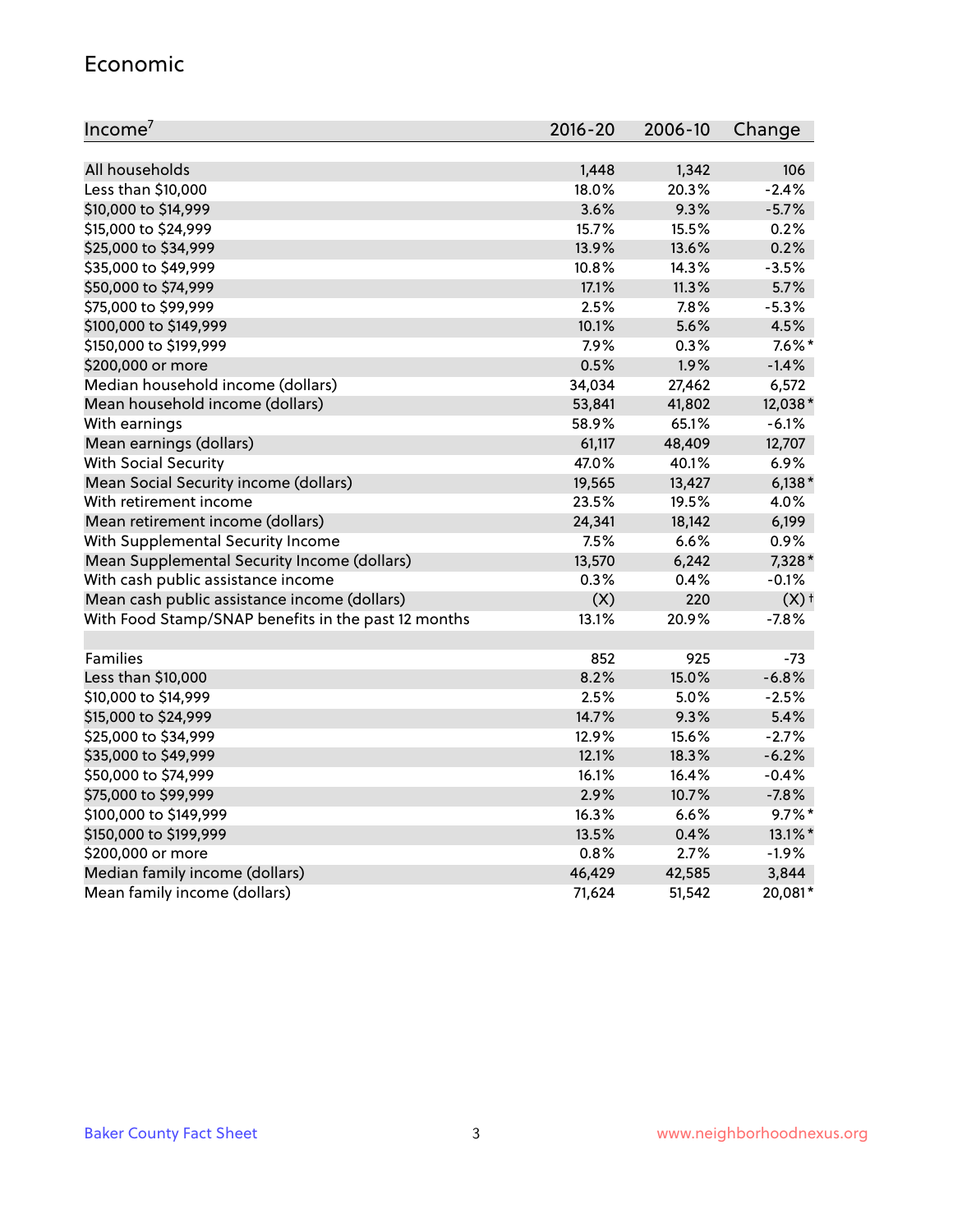### Economic, continued...

| Income, continued <sup>8</sup>                                        | $2016 - 20$ | 2006-10 | Change             |
|-----------------------------------------------------------------------|-------------|---------|--------------------|
|                                                                       |             |         |                    |
| Nonfamily households                                                  | 596         | 417     | 179                |
| Median nonfamily income (dollars)                                     | 18,654      | 12,633  | 6,021              |
| Mean nonfamily income (dollars)                                       | 23,353      | 18,101  | 5,251              |
| Median earnings for workers (dollars)                                 | 28,516      | 24,396  | 4,120*             |
| Median earnings for male full-time, year-round workers                | 46,719      | 25,954  | 20,765*            |
| (dollars)                                                             |             |         |                    |
| Median earnings for female full-time, year-round workers<br>(dollars) | 27,802      | 25,688  | 2,114              |
| Per capita income (dollars)                                           | 25,691      | 16,379  | $9,312*$           |
|                                                                       |             |         |                    |
| Families and People Below Poverty Level <sup>9</sup>                  | 2016-20     | 2006-10 | Change             |
|                                                                       |             |         |                    |
| <b>All families</b>                                                   | 12.7%       | 23.1%   | $-10.5%$           |
| With related children under 18 years                                  | 19.2%       | 33.2%   | $-14.0\%$ *        |
| With related children under 5 years only                              | 53.3%       | 45.5%   | 7.9%               |
| Married couple families                                               | 3.7%        | 12.3%   | $-8.6%$            |
| With related children under 18 years                                  | 2.1%        | 5.5%    | $-3.4%$            |
| With related children under 5 years only                              | 0.0%        | 28.9%   | $-28.9%$           |
| Families with female householder, no husband present                  | 20.7%       | 43.4%   | $-22.7%$           |
| With related children under 18 years                                  | 18.6%       | 61.3%   | $-42.8%$ *         |
| With related children under 5 years only                              | 100.0%      | 62.8%   | 37.2%              |
| All people                                                            | 20.6%       | 30.0%   | $-9.4%$            |
| Under 18 years                                                        | 17.9%       | 49.1%   | $-31.2\%$ *        |
| Related children under 18 years                                       | 17.9%       | 49.1%   | $-31.2\%$ *        |
| Related children under 5 years                                        | 32.4%       | 63.9%   | $-31.5%$ *         |
| Related children 5 to 17 years                                        | 15.8%       | 38.5%   | $-22.8%$           |
| 18 years and over                                                     | 21.2%       | 22.1%   | $-0.9%$            |
|                                                                       |             |         |                    |
| 18 to 64 years                                                        | 22.3%       | 26.7%   | $-4.4%$            |
| 65 years and over                                                     | 19.2%       | 5.6%    | 13.6%              |
| People in families                                                    | 13.4%       | 28.2%   | $-14.8\%$ *        |
| Unrelated individuals 15 years and over                               | 43.5%       | 41.5%   | 2.0%               |
| Non-Hispanic white people                                             | 17.9%       | 15.8%   | 2.1%               |
| Black or African-American people                                      | 24.0%       | 40.2%   | $-16.2%$           |
| Asian people                                                          | 24.0%       | (X)     | $(X)$ <sup>+</sup> |
| Hispanic or Latino people                                             | 5.7%        | (X)     | $(X)$ <sup>+</sup> |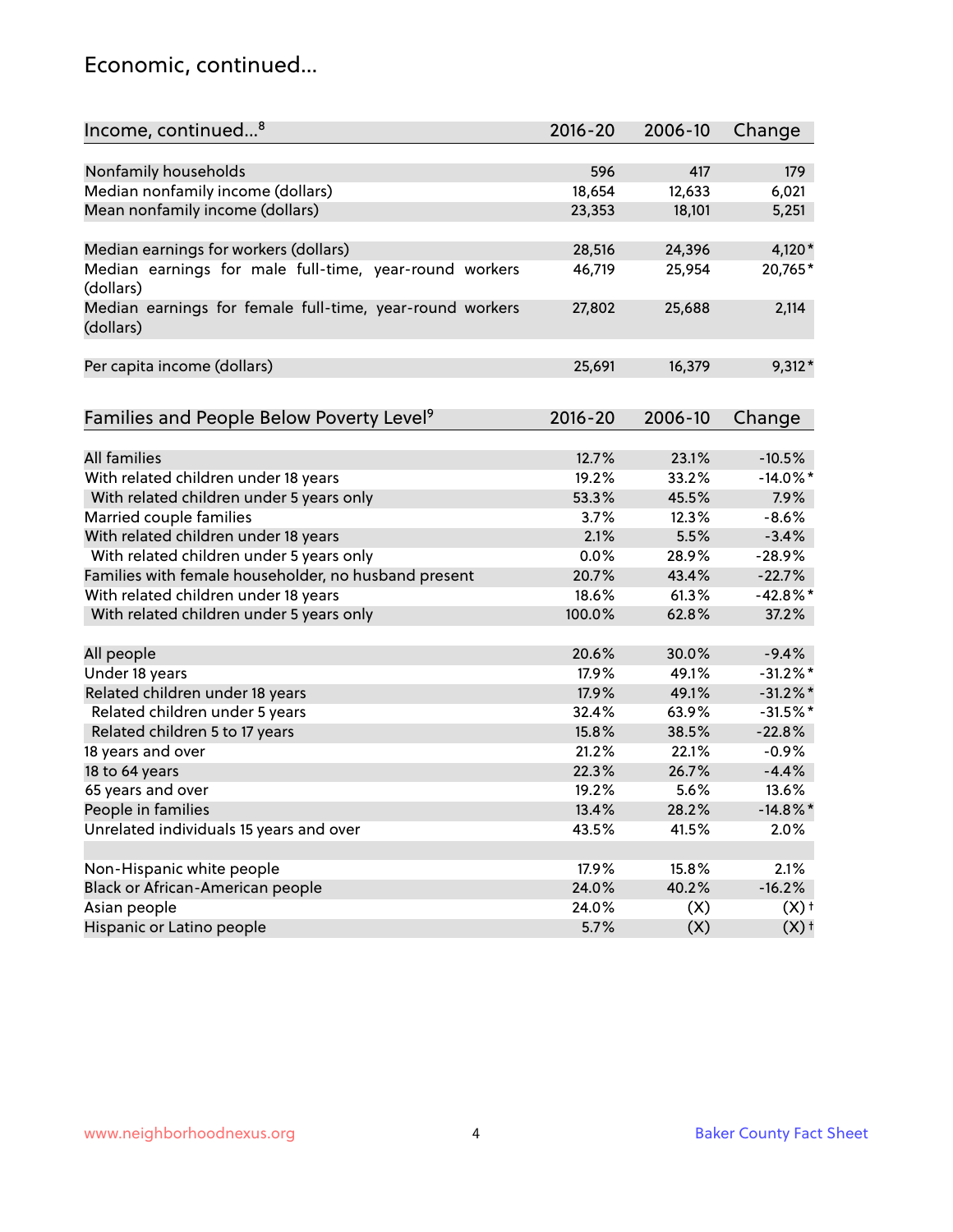# Employment

| Employment Status <sup>10</sup>                                                               | 2010        | 2020    | Change     |
|-----------------------------------------------------------------------------------------------|-------------|---------|------------|
| In Labor Force                                                                                | 1,145       | 1,232   | 1,232      |
| <b>Unemployment Rate</b>                                                                      | 6.0%        | 12.1%   | $-6.1%$    |
| Industry <sup>11</sup>                                                                        | $2016 - 20$ | 2006-10 | Change     |
|                                                                                               |             |         |            |
| Civilian employed population 16 years and over                                                | 1,023       | 1,303   | $-280$     |
| Agriculture, forestry, fishing and hunting, and mining                                        | 15.7%       | 10.2%   | 5.5%       |
| Construction                                                                                  | 3.3%        | 4.7%    | $-1.4%$    |
| Manufacturing                                                                                 | 6.6%        | 18.6%   | $-11.9%$ * |
| Wholesale trade                                                                               | 1.5%        | 3.6%    | $-2.1%$    |
| Retail trade                                                                                  | 14.1%       | 6.7%    | $7.4\%$ *  |
| Transportation and warehousing, and utilities                                                 | 2.0%        | 7.9%    | $-5.9%$    |
| Information                                                                                   | 0.6%        | 8.8%    | $-8.2%$    |
| Finance and insurance, and real estate and rental and leasing                                 | 4.6%        | 1.5%    | 3.1%       |
| Professional, scientific, and management, and administrative<br>and waste management services | 4.9%        | 2.9%    | 2.0%       |
| Educational services, and health care and social assistance                                   | 28.8%       | 17.0%   | 11.9%*     |
| Arts, entertainment, and recreation, and accommodation and<br>food services                   | 2.2%        | 7.8%    | $-5.5%$    |
| Other services, except public administration                                                  | 1.7%        | 5.1%    | $-3.4%$    |
| <b>Public administration</b>                                                                  | 14.0%       | 5.4%    | $8.6\%$ *  |
| Occupation <sup>12</sup>                                                                      | $2016 - 20$ | 2006-10 | Change     |
|                                                                                               |             |         |            |
| Civilian employed population 16 years and over                                                | 1,023       | 1,303   | $-280$     |
| Management, business, science, and arts occupations                                           | 32.0%       | 36.3%   | $-4.3%$ *  |
| Service occupations                                                                           | 14.0%       | 15.7%   | $-1.8%$    |
| Sales and office occupations                                                                  | 28.0%       | 9.8%    | 18.1%*     |
| Natural<br>resources,<br>construction,<br>and<br>maintenance<br>occupations                   | 16.7%       | 12.9%   | 3.8%       |
| Production, transportation, and material moving occupations                                   | 9.4%        | 25.2%   | $-15.9%$ * |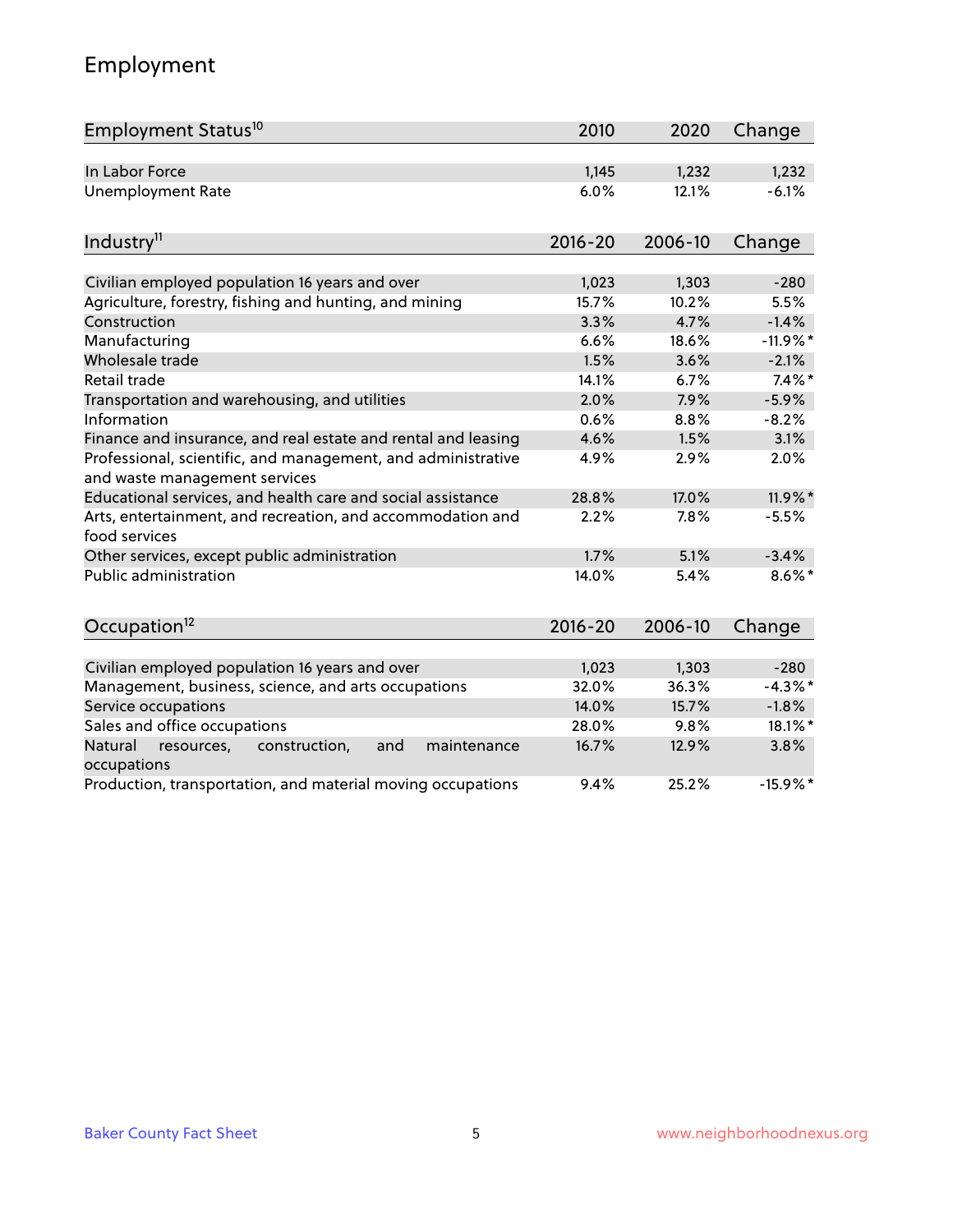# Employment, continued...

| Class of Worker <sup>13</sup>                          | $2016 - 20$  | 2006-10      | Change         |
|--------------------------------------------------------|--------------|--------------|----------------|
| Civilian employed population 16 years and over         | 1,023        | 1,303        | $-280$         |
| Private wage and salary workers                        | 59.8%        | 69.2%        | $-9.4%$        |
| Government workers                                     | 29.2%        | 13.7%        | 15.6%*         |
| Self-employed in own not incorporated business workers | 10.9%        | 15.0%        | $-4.0%$        |
| Unpaid family workers                                  | 0.0%         | 2.1%         | $-2.1%$        |
| Job Flows <sup>14</sup>                                | 2019         | 2010         |                |
|                                                        |              |              | Change         |
| Total Jobs in county                                   | 449          | 293          | 156            |
| Held by residents of county                            | 46.8%        | 35.8%        | 10.9%          |
| Held by non-residents of county                        | 53.2%        | 64.2%        | $-10.9%$       |
| Jobs by Industry Sector <sup>15</sup>                  | 2019         | 2010         |                |
|                                                        |              |              | Change         |
| Total Jobs in county                                   | 449          | 293          | 156            |
| <b>Goods Producing sectors</b>                         | 21.6%        | 18.4%        | 3.2%           |
| Trade, Transportation, and Utilities sectors           | 14.9%        | 11.6%        | 3.3%           |
| All Other Services sectors                             | 63.5%        | 70.0%        | $-6.5%$        |
|                                                        |              |              |                |
| Total Jobs in county held by county residents          | 210          | 105          | 105            |
| <b>Goods Producing sectors</b>                         | 24.8%        | 18.1%        | 6.7%           |
| Trade, Transportation, and Utilities sectors           | 15.7%        | 16.2%        | $-0.5%$        |
| All Other Services sectors                             | 59.5%        | 65.7%        | $-6.2%$        |
| Jobs by Earnings <sup>16</sup>                         | 2019         | 2010         | Change         |
| Total Jobs in county                                   | 449          | 293          | 156            |
| Jobs with earnings \$1250/month or less                | 20.9%        | 19.1%        | 1.8%           |
|                                                        |              | 57.7%        | $-7.3%$        |
| Jobs with earnings \$1251/month to \$3333/month        | 50.3%        |              |                |
| Jobs with earnings greater than \$3333/month           | 28.7%        | 23.2%        | 5.5%           |
| Total Jobs in county held by county residents          | 210          | 105          | 105            |
| Jobs with earnings \$1250/month or less                | 25.7%        | 25.7%        | 0.0%           |
| Jobs with earnings \$1251/month to \$3333/month        | 47.6%        | 59.0%        | $-11.4\%$      |
| Jobs with earnings greater than \$3333/month           | 26.7%        | 15.2%        | 11.4%          |
|                                                        |              |              |                |
| Jobs by Age of Worker <sup>17</sup>                    | 2019         | 2010         | Change         |
| Total Jobs in county                                   |              |              |                |
| Jobs with workers age 29 or younger                    | 449<br>15.6% | 293<br>19.1% | 156<br>$-3.5%$ |
|                                                        |              |              |                |
| Jobs with workers age 30 to 54                         | 48.1%        | 54.6%        | $-6.5%$        |
| Jobs with workers age 55 or older                      | 36.3%        | 26.3%        | 10.0%          |
| Total Jobs in county held by county residents          | 210          | 105          | 105            |
| Jobs with workers age 29 or younger                    | 11.0%        | 16.2%        | $-5.2%$        |
| Jobs with workers age 30 to 54                         | 47.6%        | 51.4%        | $-3.8%$        |
| Jobs with workers age 55 or older                      | 41.4%        | 32.4%        | 9.0%           |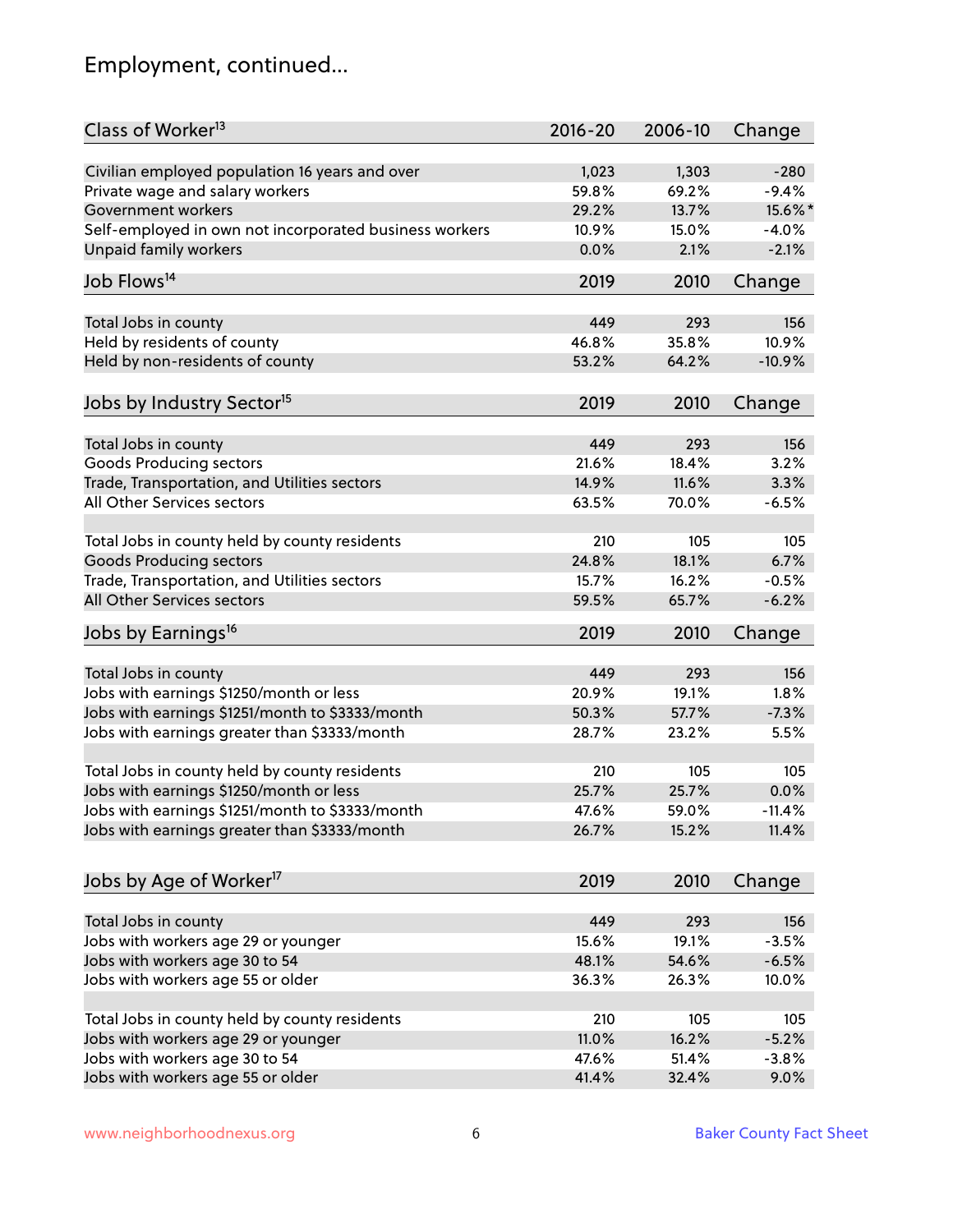#### Education

| Early Learning <sup>18</sup>                        |             |         | 2022     |
|-----------------------------------------------------|-------------|---------|----------|
| Licensed Capacity of Early Learning Centers         |             |         | 75       |
| Licenced capacity per 1,000 children ages 0-4       |             |         | 471.7    |
| School Enrollment <sup>19</sup>                     | 2022        | 2010    | Change   |
|                                                     |             |         |          |
| <b>Enrolled in Public School</b>                    | 305         | 379     | $-74$    |
| White                                               | 24.3%       | 14.5%   | 9.8%     |
| <b>Black or African-American</b>                    | 56.7%       | 74.4%   | $-17.7%$ |
| Asian                                               | 1.6%        | 0.0%    | 1.6%     |
| <b>Native American</b>                              | 0.0%        | 0.0%    | 0.0%     |
| Pacific Islander                                    | 0.0%        | 0.0%    | 0.0%     |
| <b>Biracial or Multi-Racial</b>                     | 4.9%        | 0.0%    | 4.9%     |
| Hispanic or Latino                                  | 12.5%       | 9.5%    | 3.0%     |
| Georgia Milestones: 3rd Grade Reading <sup>20</sup> |             |         | 2019     |
|                                                     |             |         |          |
| Number of Students Tested                           |             |         | 18       |
| Proficient or Distinguished                         |             |         | 22.2%    |
| Georgia Milestones: 8th Grade Math <sup>21</sup>    |             |         | 2019     |
| <b>Number of Students Tested</b>                    |             |         | 22       |
| Proficient or Distinguished                         |             |         | 18.2%    |
|                                                     |             |         |          |
| Graduation Rates <sup>22</sup>                      | 2021        | 2012    | Change   |
| Cohort                                              | 24          | 24      | 0        |
| <b>High School Graduation Rate</b>                  | 91.7%       | 75.0%   | 16.7%    |
|                                                     |             |         |          |
| Educational Attainment <sup>23</sup>                | $2016 - 20$ | 2006-10 | Change   |
| Population 25 years and over                        | 2,292       | 2,206   | 86       |
| Less than 9th grade                                 | 5.8%        | 7.3%    | $-1.5%$  |
| 9th to 12th grade, no diploma                       | 11.0%       | 17.7%   | $-6.6%$  |
| High school graduate (includes equivalency)         |             |         | $-2.6%$  |
|                                                     | 35.4%       | 38.0%   |          |
| Some college, no degree                             | 18.2%       | 19.2%   | $-1.0%$  |
| Associate's degree                                  | 8.2%        | 5.7%    | 2.6%     |
| Bachelor's degree                                   | 10.6%       | 10.7%   | $-0.1%$  |
| Graduate or professional degree                     | 10.7%       | 1.5%    | 9.2%     |
| Percent high school graduate or higher              | 83.2%       | 75.1%   | 8.1%     |
| Percent bachelor's degree or higher                 | 21.4%       | 12.2%   | 9.2%     |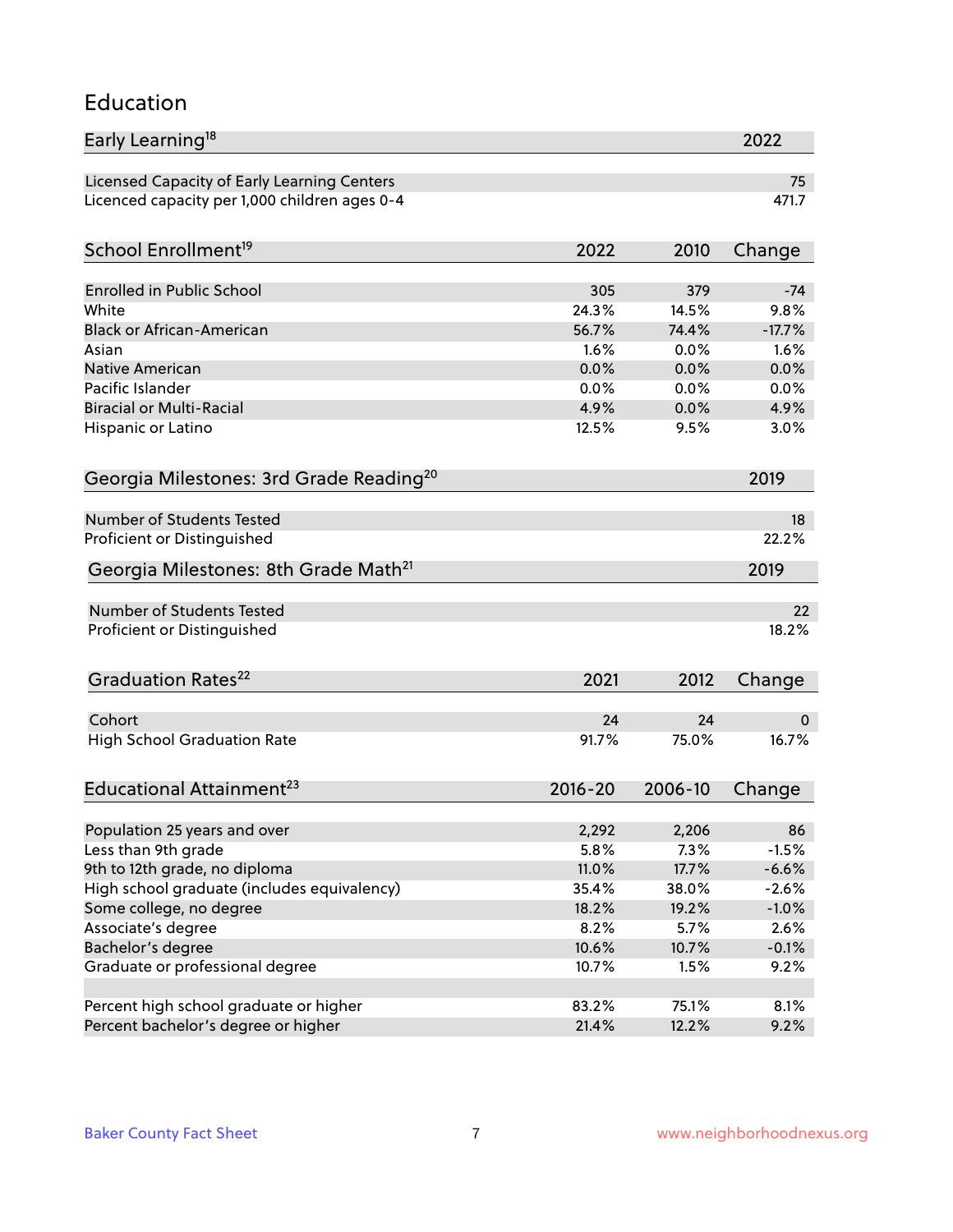### Housing

| Households by Type <sup>24</sup>                     | 2016-20 | 2006-10 | Change      |
|------------------------------------------------------|---------|---------|-------------|
|                                                      |         |         |             |
| <b>Total households</b>                              | 1,448   | 1,342   | 106         |
| Family households (families)                         | 58.8%   | 68.9%   | $-10.1%$    |
| With own children under 18 years                     | 18.9%   | 26.4%   | $-7.5%$     |
| Married-couple family                                | 40.6%   | 47.2%   | $-6.6%$     |
| With own children of the householder under 18 years  | 10.0%   | 14.8%   | $-4.8%$     |
| Male householder, no wife present, family            | 4.6%    | 1.3%    | $3.3\%$ *   |
| With own children of the householder under 18 years  | 3.1%    | 1.3%    | 1.8%        |
| Female householder, no husband present, family       | 13.7%   | 20.4%   | $-6.7%$     |
| With own children of the householder under 18 years  | 5.7%    | 10.3%   | $-4.6%$     |
| Nonfamily households                                 | 41.2%   | 31.1%   | 10.1%       |
| Householder living alone                             | 38.1%   | 29.7%   | 8.4%        |
| 65 years and over                                    | 17.1%   | 11.1%   | 6.0%        |
| Households with one or more people under 18 years    | 19.8%   | 34.8%   | $-15.0\%$ * |
| Households with one or more people 65 years and over | 43.4%   | 27.4%   | 15.9%*      |
|                                                      |         |         |             |
| Average household size                               | 2.13    | 2.73    | $-0.60*$    |
| Average family size                                  | 2.75    | 3.38    | $-0.63$     |
| Housing Occupancy <sup>25</sup>                      | 2016-20 | 2006-10 | Change      |
| Total housing units                                  | 1,841   | 1,568   | $273*$      |
| Occupied housing units                               | 78.7%   | 85.6%   | $-6.9%$ *   |
| Vacant housing units                                 | 21.3%   | 14.4%   | 6.9%        |
|                                                      |         |         |             |
| Homeowner vacancy rate                               | 1.0     | 0.8     | 0.2         |
| Rental vacancy rate                                  | 1.3     | 8.6     | $-7.3$      |
| Units in Structure <sup>26</sup>                     | 2016-20 | 2006-10 | Change      |
| Total housing units                                  | 1,841   | 1,568   | $273*$      |
| 1-unit, detached                                     | 70.0%   | 59.6%   | 10.4%*      |
| 1-unit, attached                                     | 0.3%    | 3.1%    | $-2.7%$     |
| 2 units                                              | 1.3%    | 0.3%    | $1.0\%$ *   |
| 3 or 4 units                                         | 1.4%    | 0.0%    | 1.4%        |
|                                                      |         |         |             |
| 5 to 9 units                                         | 1.2%    | 2.9%    | $-1.7%$     |
| 10 to 19 units                                       | 0.0%    | 0.0%    | 0.0%        |
| 20 or more units                                     | 0.1%    | 3.7%    | $-3.6%$     |
| Mobile home                                          | 25.6%   | 30.4%   | $-4.8%$     |
| Boat, RV, van, etc.                                  | 0.0%    | 0.0%    | 0.0%        |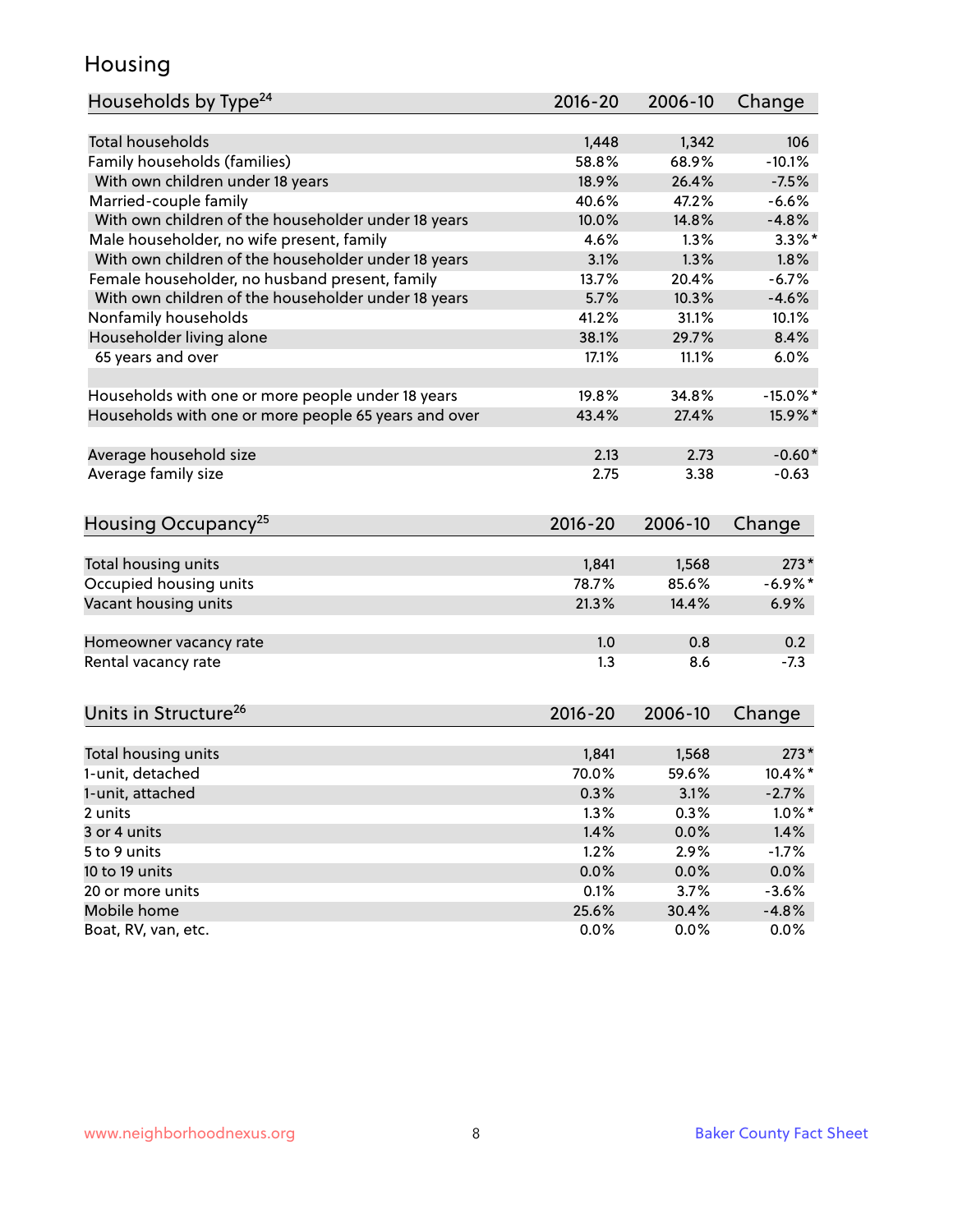# Housing, Continued...

| Year Structure Built <sup>27</sup>             | 2016-20     | 2006-10 | Change     |
|------------------------------------------------|-------------|---------|------------|
| Total housing units                            | 1,841       | 1,568   | $273*$     |
| Built 2014 or later                            | 4.1%        | (X)     | (X)        |
| Built 2010 to 2013                             | 0.7%        | (X)     | (X)        |
| Built 2000 to 2009                             | 14.3%       | 6.3%    | $8.0\%$ *  |
| Built 1990 to 1999                             | 14.2%       | 19.6%   | $-5.3%$    |
| Built 1980 to 1989                             | 14.9%       | 21.7%   | $-6.9%$    |
| Built 1970 to 1979                             | 13.1%       | 16.1%   | $-3.0%$    |
| Built 1960 to 1969                             | 18.8%       | 12.0%   | 6.8%       |
| Built 1950 to 1959                             | 6.1%        | 8.1%    | $-2.0%$    |
| Built 1940 to 1949                             | 5.2%        | 5.5%    | $-0.4%$    |
| Built 1939 or earlier                          | 8.5%        | 10.6%   | $-2.1%$    |
|                                                |             |         |            |
| Housing Tenure <sup>28</sup>                   | $2016 - 20$ | 2006-10 | Change     |
| Occupied housing units                         | 1,448       | 1,342   | 106        |
| Owner-occupied                                 | 68.4%       | 66.1%   | 2.3%       |
| Renter-occupied                                | 31.6%       | 33.9%   | $-2.3%$    |
| Average household size of owner-occupied unit  | 2.18        | 2.86    | $-0.68$    |
| Average household size of renter-occupied unit | 2.03        | 2.47    | $-0.44*$   |
| Residence 1 Year Ago <sup>29</sup>             | 2016-20     | 2006-10 | Change     |
|                                                |             |         |            |
| Population 1 year and over                     | 3,066       | 3,563   | $-497*$    |
| Same house                                     | 94.2%       | 95.7%   | $-1.5%$    |
| Different house in the U.S.                    | 5.8%        | 4.3%    | 1.5%       |
| Same county                                    | 2.8%        | 4.3%    | $-1.5%$    |
| Different county                               | 3.0%        | 0.0%    | 3.0%       |
| Same state                                     | 2.8%        | 0.0%    | 2.8%       |
| Different state                                | 0.2%        | 0.0%    | 0.2%       |
| Abroad                                         | 0.0%        | 0.0%    | 0.0%       |
| Value of Housing Unit <sup>30</sup>            | 2016-20     | 2006-10 | Change     |
| Owner-occupied units                           | 990         | 887     | 103        |
| Less than \$50,000                             | 18.0%       | 44.9%   | $-26.9%$ * |
| \$50,000 to \$99,999                           | 28.2%       | 29.8%   | $-1.6%$    |
| \$100,000 to \$149,999                         | 27.1%       | 15.8%   | 11.3%      |
| \$150,000 to \$199,999                         | 15.4%       | 5.1%    | 10.3%      |
| \$200,000 to \$299,999                         | 4.4%        | 0.0%    | 4.4%       |
| \$300,000 to \$499,999                         | 7.0%        | 0.0%    | 7.0%       |
| \$500,000 to \$999,999                         | 0.0%        | 4.5%    | $-4.5%$    |
| \$1,000,000 or more                            | 0.0%        | 0.0%    | $0.0\%$    |
| Median (dollars)                               | 108,100     | 66,400  | 41,700*    |
| Mortgage Status <sup>31</sup>                  | $2016 - 20$ | 2006-10 | Change     |
| Owner-occupied units                           | 990         | 887     | 103        |
| Housing units with a mortgage                  | 30.5%       | 34.8%   | $-4.3%$    |
|                                                |             |         |            |
| Housing units without a mortgage               | 69.5%       | 65.2%   | 4.3%       |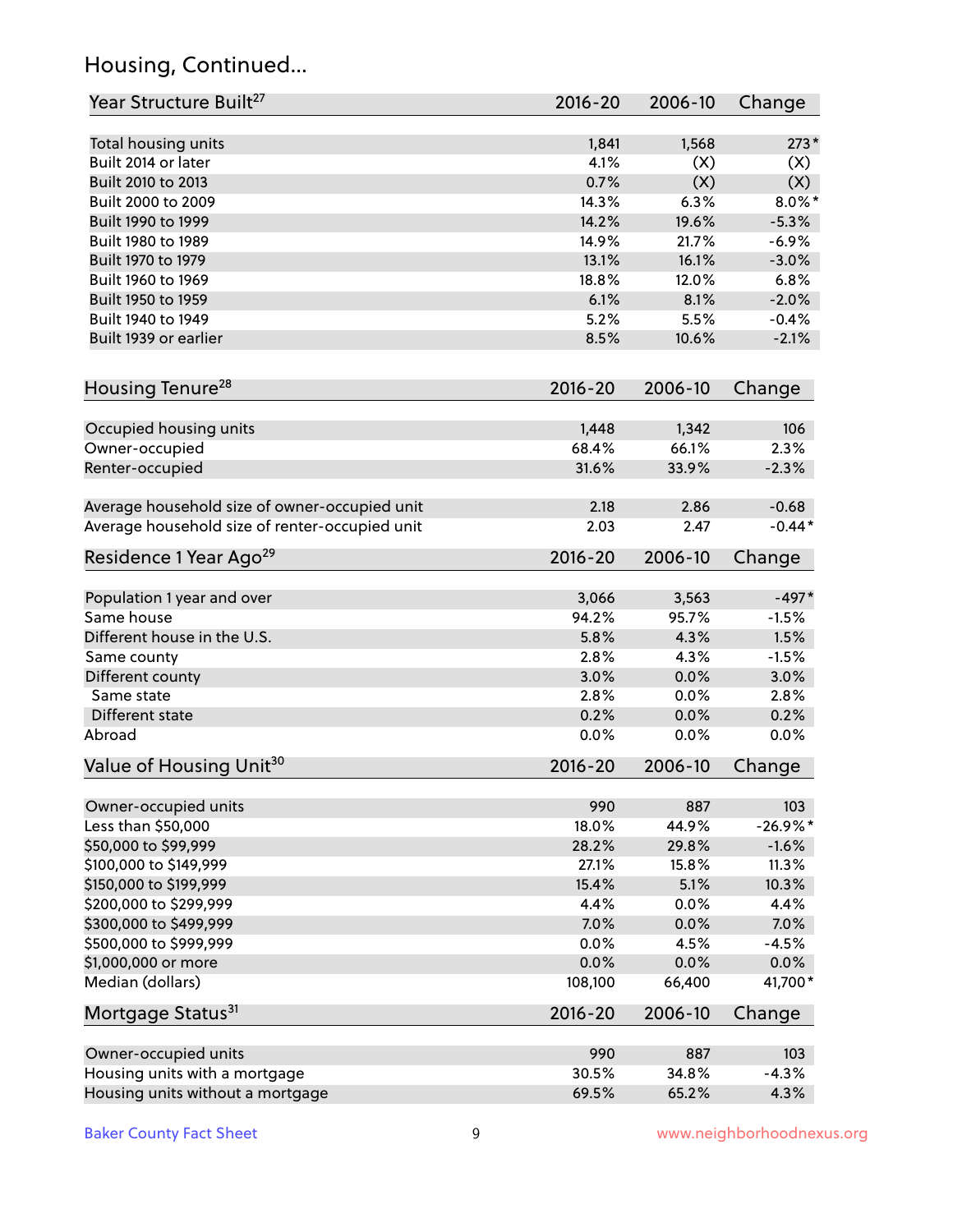# Housing, Continued...

| Selected Monthly Owner Costs <sup>32</sup>                                            | 2016-20     | 2006-10 | Change   |
|---------------------------------------------------------------------------------------|-------------|---------|----------|
| Housing units with a mortgage                                                         | 302         | 309     | $-7$     |
| Less than \$300                                                                       | 0.0%        | 4.5%    | $-4.5%$  |
| \$300 to \$499                                                                        | 0.0%        | 9.4%    | $-9.4%$  |
| \$500 to \$999                                                                        | 46.0%       | 46.9%   | $-0.9%$  |
| \$1,000 to \$1,499                                                                    | 28.5%       | 12.9%   | 15.5%    |
| \$1,500 to \$1,999                                                                    | 23.8%       | 13.3%   | 10.6%    |
| \$2,000 to \$2,999                                                                    | 1.7%        | 0.0%    | 1.7%     |
| \$3,000 or more                                                                       | 0.0%        | 12.9%   | $-12.9%$ |
| Median (dollars)                                                                      | 1,042       | 792     | 250      |
| Housing units without a mortgage                                                      | 688         | 578     | 110      |
| Less than \$150                                                                       | 3.2%        | 14.9%   | $-11.7%$ |
| \$150 to \$249                                                                        | 11.8%       | 25.6%   | $-13.8%$ |
| \$250 to \$349                                                                        | 25.4%       | 21.8%   | 3.6%     |
| \$350 to \$499                                                                        | 26.7%       | 23.4%   | 3.4%     |
| \$500 to \$699                                                                        | 29.5%       | 11.1%   | 18.4%    |
| \$700 or more                                                                         | 3.3%        | 3.3%    | 0.1%     |
| Median (dollars)                                                                      | 378         | 288     | $90*$    |
| Selected Monthly Owner Costs as a Percentage of<br>Household Income <sup>33</sup>     | $2016 - 20$ | 2006-10 | Change   |
| Housing units with a mortgage (excluding units where<br>SMOCAPI cannot be computed)   | 302         | 275     | 27       |
| Less than 20.0 percent                                                                | 33.4%       | 37.1%   | $-3.6%$  |
| 20.0 to 24.9 percent                                                                  | 17.2%       | 0.0%    | 17.2%    |
| 25.0 to 29.9 percent                                                                  | 7.0%        | 8.0%    | $-1.0%$  |
| 30.0 to 34.9 percent                                                                  | 1.0%        | 2.2%    | $-1.2%$  |
| 35.0 percent or more                                                                  | 41.4%       | 52.7%   | $-11.3%$ |
| Not computed                                                                          | $\pmb{0}$   | 34      | $-34$    |
| Housing unit without a mortgage (excluding units where<br>SMOCAPI cannot be computed) | 642         | 560     | 82       |
| Less than 10.0 percent                                                                | 47.4%       | 52.0%   | $-4.6%$  |
| 10.0 to 14.9 percent                                                                  | 12.6%       | 21.8%   | $-9.2%$  |
| 15.0 to 19.9 percent                                                                  | 15.3%       | 6.3%    | 9.0%     |
| 20.0 to 24.9 percent                                                                  | 9.3%        | 3.0%    | 6.3%     |
| 25.0 to 29.9 percent                                                                  | 8.6%        | 5.0%    | 3.6%     |
| 30.0 to 34.9 percent                                                                  | 0.6%        | 2.0%    | $-1.3%$  |
| 35.0 percent or more                                                                  | 6.2%        | 10.0%   | $-3.8%$  |
| Not computed                                                                          | 46          | 18      | 28       |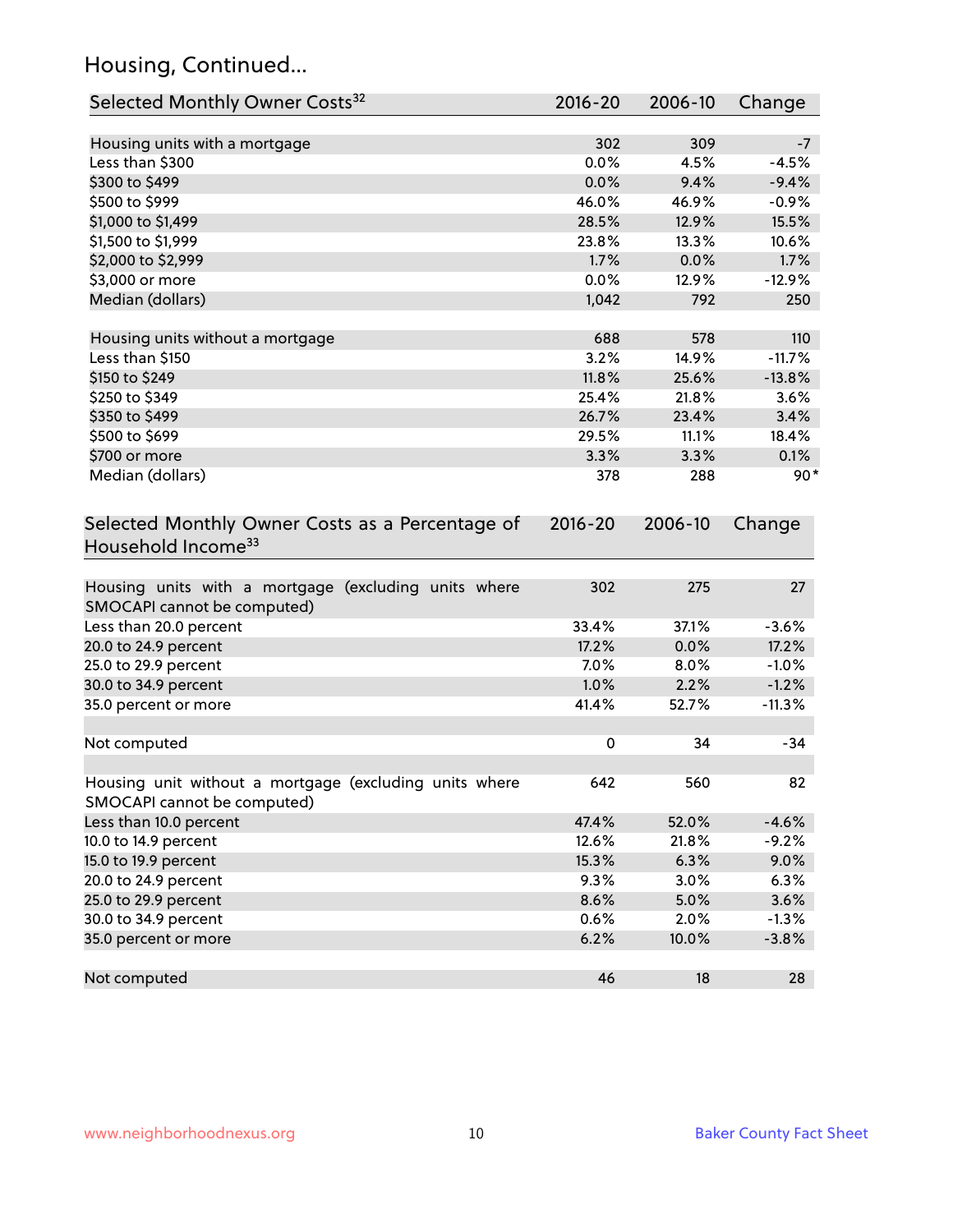# Housing, Continued...

| Gross Rent <sup>34</sup>                                                       | $2016 - 20$ | 2006-10 | Change      |
|--------------------------------------------------------------------------------|-------------|---------|-------------|
|                                                                                |             |         |             |
| Occupied units paying rent                                                     | 320         | 377     | $-57$       |
| Less than \$200                                                                | 3.1%        | 2.1%    | 1.0%        |
| \$200 to \$499                                                                 | 28.1%       | 63.4%   | $-35.3\%$ * |
| \$500 to \$749                                                                 | 53.1%       | 29.7%   | 23.4%       |
| \$750 to \$999                                                                 | 15.6%       | 4.8%    | 10.9%       |
| \$1,000 to \$1,499                                                             | 0.0%        | 0.0%    | 0.0%        |
| \$1,500 to \$1,999                                                             | $0.0\%$     | 0.0%    | 0.0%        |
| \$2,000 or more                                                                | 0.0%        | 0.0%    | 0.0%        |
| Median (dollars)                                                               | 532         | 472     | $60*$       |
| No rent paid                                                                   | 138         | 78      | 60          |
| Gross Rent as a Percentage of Household Income <sup>35</sup>                   | $2016 - 20$ | 2006-10 | Change      |
| Occupied units paying rent (excluding units where GRAPI<br>cannot be computed) | 281         | 353     | $-72$       |
| Less than 15.0 percent                                                         | 28.5%       | 12.2%   | 16.3%       |
| 15.0 to 19.9 percent                                                           | 25.6%       | 7.9%    | 17.7%*      |
| 20.0 to 24.9 percent                                                           | 3.6%        | 0.0%    | 3.6%        |
| 25.0 to 29.9 percent                                                           | 0.0%        | 23.8%   | $-23.8\%$ * |
| 30.0 to 34.9 percent                                                           | 16.0%       | 1.7%    | 14.3%*      |
| 35.0 percent or more                                                           | 26.3%       | 54.4%   | $-28.1\%$ * |
| Not computed                                                                   | 177         | 102     | 75          |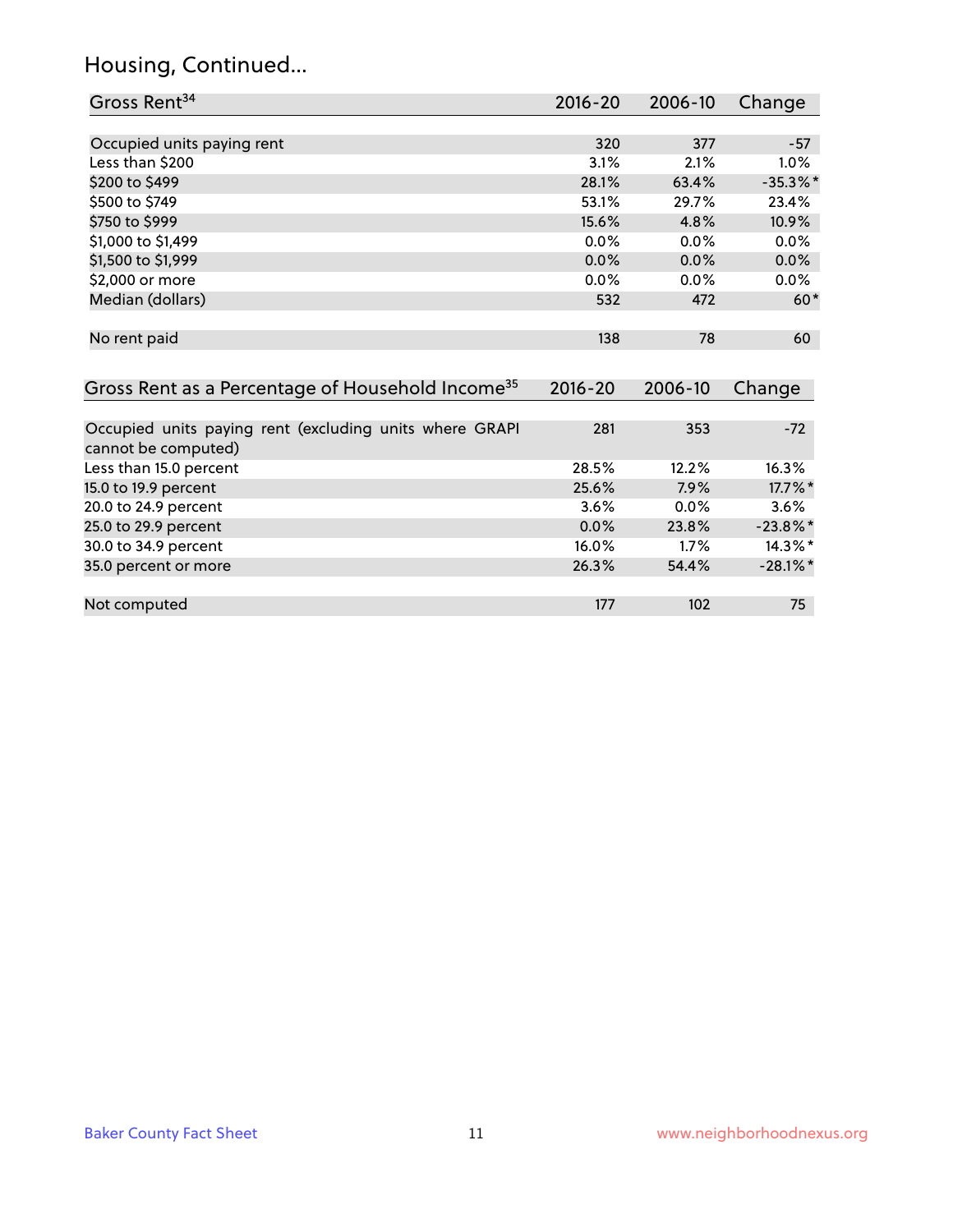# Community Involvement

| Voter Registration and Turnout <sup>36</sup> | 2020  |
|----------------------------------------------|-------|
|                                              |       |
| Active registered voters                     | 2,230 |
| Number voted in Presidential election        | 1.545 |
| Percent voted in Presidential election       | 69.3% |

## Transportation

| Commuting to Work <sup>37</sup>           | 2016-20 | 2006-10 | Change    |
|-------------------------------------------|---------|---------|-----------|
|                                           |         |         |           |
| Workers 16 years and over                 | 1,003   | 1,303   | $-300$    |
| Car, truck, or van - drove alone          | 89.8%   | 81.6%   | $8.2\%$ * |
| Car, truck, or van - carpooled            | 4.5%    | 7.1%    | $-2.6%$   |
| Public transportation (excluding taxicab) | $0.0\%$ | 4.6%    | $-4.6%$   |
| Walked                                    | $0.9\%$ | $0.0\%$ | 0.9%      |
| Other means                               | $1.0\%$ | 5.3%    | $-4.3%$   |
| Worked at home                            | 3.8%    | 1.5%    | 2.3%      |
|                                           |         |         |           |
| Mean travel time to work (minutes)        | 22.8    | 27.2    | $-4.4$    |
|                                           |         |         |           |
| Vehicles Available <sup>38</sup>          | 2016-20 | 2006-10 | Change    |
|                                           |         |         |           |
| Occupied housing units                    | 1,448   | 1,342   | 106       |
| No vehicles available                     | 7.6%    | 14.0%   | $-6.4%$   |
| 1 vehicle available                       | 25.9%   | 36.4%   | $-10.5%$  |
| 2 vehicles available                      | 42.2%   | 28.5%   | 13.7%*    |
| 3 or more vehicles available              | 24.3%   | 21.1%   | 3.2%      |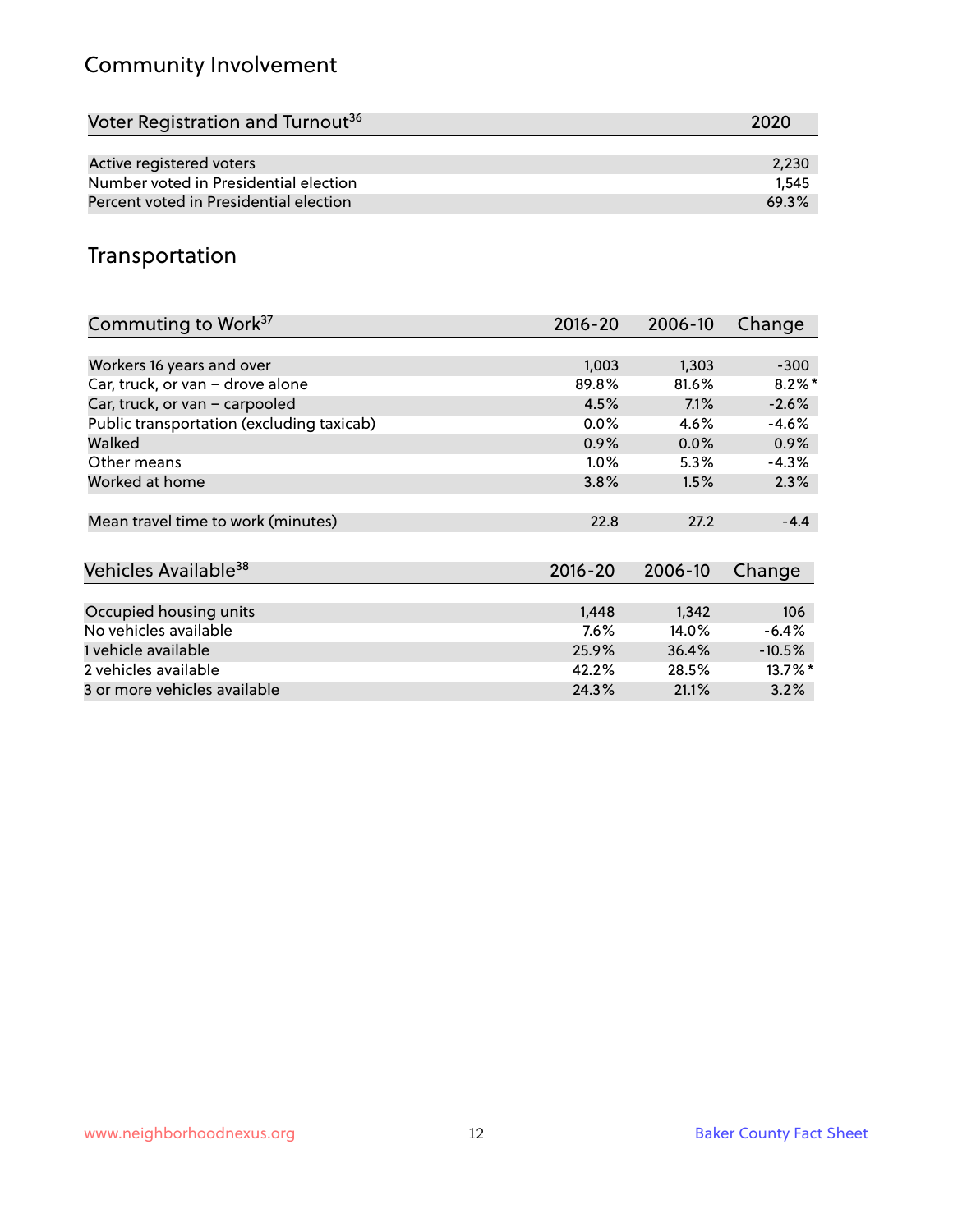#### Health

| Health Insurance coverage <sup>39</sup> | 2016-20 |
|-----------------------------------------|---------|
|-----------------------------------------|---------|

| Civilian Noninstitutionalized Population                | 3,090 |
|---------------------------------------------------------|-------|
| With health insurance coverage                          | 86.4% |
| With private health insurance coverage                  | 46.1% |
| With public health coverage                             | 50.5% |
| No health insurance coverage                            | 13.6% |
| Civilian Noninstitutionalized Population Under 19 years | 543   |
| No health insurance coverage                            | 2.0%  |
| Civilian Noninstitutionalized Population 19 to 64 years | 1,625 |
| In labor force:                                         | 1,098 |
| Employed:                                               | 931   |
| With health insurance coverage                          | 83.5% |
| With private health insurance coverage                  | 32.3% |
| With public coverage                                    | 5.8%  |
| No health insurance coverage                            | 16.5% |
| Unemployed:                                             | 167   |
| With health insurance coverage                          | 74.3% |
| With private health insurance coverage                  | 32.3% |
| With public coverage                                    | 41.9% |
| No health insurance coverage                            | 25.7% |
| Not in labor force:                                     | 527   |
| With health insurance coverage                          | 60.0% |
| With private health insurance coverage                  | 31.5% |
| With public coverage                                    | 32.8% |
| No health insurance coverage                            | 40.0% |

| <b>Health Factors</b>                                                                  | Most Recent |
|----------------------------------------------------------------------------------------|-------------|
|                                                                                        |             |
| Premature Death (VPLL before age 75 per 100,000 population age-adjusted) <sup>40</sup> | 97633       |

| Premature Death (YPLL before age 75 per 100,000 population, age-adjusted) <sup>40</sup> | 8,763.3 |
|-----------------------------------------------------------------------------------------|---------|
| Average number of Physically Unhealthy Days <sup>41</sup>                               | 5.0     |
| Average number of Mentally Unhealthy Days <sup>42</sup>                                 | 5.5     |
| Low Birthweight Births <sup>43</sup>                                                    | 12.9%   |
| Diabetes Prevalence <sup>44</sup>                                                       | 14.2%   |
| HIV Prevalence (per 100,000 population) <sup>45</sup>                                   | 343.6   |
| Rate, Deduplicated ER Visits for Asthma, Ages 0-1746                                    | 1,117.7 |